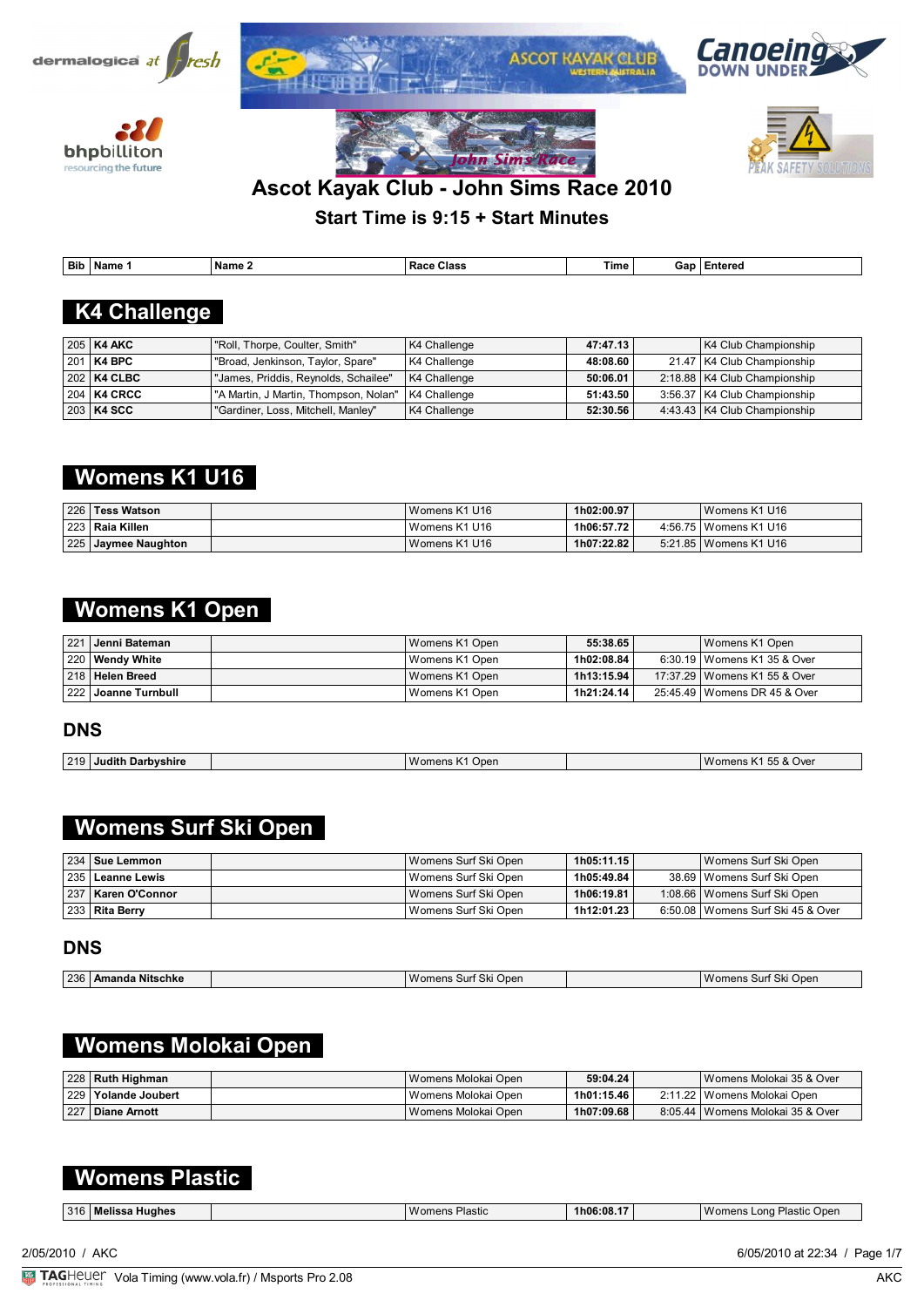| <b>Bib</b> | <b>Name</b> 1          | Name 2 | <b>Race Class</b> | Time       | Gap   Entered                        |
|------------|------------------------|--------|-------------------|------------|--------------------------------------|
|            |                        |        |                   |            |                                      |
|            | 230 Tatiana Korshunova |        | l Womens Plastic  | 1h08:24.13 | 2:15.96   Womens Long Plastic Open   |
| 231        | <b>Nathalie Long</b>   |        | l Womens Plastic  | 1h10:48.96 | 4:40.79   Womens Long Plastic Open   |
|            | 232   Jackie Voss      |        | l Womens Plastic  | 1h43:03.78 | 36:55.61   Womens Short Plastic Open |

# **Mens K1 U18**

| 605 Coran Longwood       | Mens K1 U18 | 58:19.14   | Mens K1 U16            |
|--------------------------|-------------|------------|------------------------|
| 604   Jonty Fidge        | Mens K1 U18 | 1h02:22.17 | 4:03.03   Mens K1 U16  |
| ∣ 607 ∣ Alexander Graham | Mens K1 U18 | 1h04:53.15 | 6:34.01   Mens K1 U16  |
| 610   Bryce Pongratz     | Mens K1 U18 | 1h06:00.02 | 7:40.88   Mens K1 U16  |
| │603 │ Lachlan Farmer    | Mens K1 U18 | 1h08:17.34 | 9:58.20   Mens K1 U18  |
| 611 Hayden Sutherland    | Mens K1 U18 | 1h09:45.34 | 11:26.20   Mens K1 U16 |
| ∣ 608 ∣ Ben Harris       | Mens K1 U18 | 1h10:25.81 | 12:06.67   Mens K1 U16 |
| 606   Alex Palleschi     | Mens K1 U18 | 1h13:40.90 | 15:21.76 Mens K1 U16   |
| 609   Marshall Kelley    | Mens K1 U18 | 1h48:24.18 | 50:05.04   Mens K1 U16 |

#### **DNS**

| 602   Declan C<br>Clancy-<br>-Lowe | 1110<br>.<br>Mens<br>UIO<br>ח כוו: | U <sub>18</sub><br>Men |
|------------------------------------|------------------------------------|------------------------|

## **Mens K1 Open**

| ∣ 533 ∣ Brendan Rice  | Mens K1 Open | 50:30.46 | Mens K1 Open           |
|-----------------------|--------------|----------|------------------------|
| 531 Stephen Bird      | Mens K1 Open | 50:32.80 | 2.34   Mens K1 Open    |
| ∣ 532 ∣ James Morfitt | Mens K1 Open | 55:02.73 | 4:32.27   Mens K1 Open |
| 601 David Stephens    | Mens K1 Open | 57:07.29 | 6:36.83   Mens K1 Open |

# **Mens K1 35 & Over**

| 524   Kevin White    | Mens K1 35 & Over | 50:40.71   | Mens K1 35 & Over            |
|----------------------|-------------------|------------|------------------------------|
| 519 Darryl Long      | Mens K1 35 & Over | 51:58.16   | 1:17.45   Mens K1 45 & Over  |
| 517 Ramon Andersson  | Mens K1 35 & Over | 51:59.47   | 1:18.76   Mens K1 45 & Over  |
| 521   Mike Rae       | Mens K1 35 & Over | 58:20.42   | 7:39.71   Mens K1 35 & Over  |
| ∣ 523 ∣ Glenn Walker | Mens K1 35 & Over | 1h03:33.23 | 12:52.52   Mens K1 45 & Over |
| 520   Warren Munns   | Mens K1 35 & Over | 1h06:50.46 | 16:09.75   Mens K1 45 & Over |
| ∣ 518 ∣ Peter Kuhne  | Mens K1 35 & Over | 1h10:09.40 | 19:28.69   Mens K1 45 & Over |

#### **DNS**

| <b>S22 Peter</b><br>Tomczak | 35 & Over<br>Mens K1 | 35 & Over<br>' Mens K≐ |
|-----------------------------|----------------------|------------------------|
|                             |                      |                        |

# **Mens K1 55 & Over**

| 529 Robert Roll       | l Mens K1 55 & Over | 57:05.98   | Mens K1 55 & Over           |
|-----------------------|---------------------|------------|-----------------------------|
| ∣ 526 ∣ John Di Nucci | Mens K1 55 & Over   | 57:08.54   | 2.56   Mens K1 55 & Over    |
| 527 John Fisher       | l Mens K1 55 & Over | 1h00:35.82 | 3:29.84   Mens K1 55 & Over |
| 525   Keith Allen     | Mens K1 55 & Over   | 1h03:39.19 | 6:33.21   Mens K1 55 & Over |
| ∣ 528 ∣ Patrick Irwin | I Mens K1 55 & Over | 1h05:27.79 | 8:21.81   Mens K1 55 & Over |

## **Mens DR Open**

| 328 Bruce McWhirter    | Mens DR Open | 58:21.57   | Mens DR 35 & Over           |
|------------------------|--------------|------------|-----------------------------|
| ∣ 325 ∣ John Hilton    | Mens DR Open | 1h00:43.20 | 2:21.63   Mens DR 45 & Over |
| 323 John Breed         | Mens DR Open | 1h02:18.66 | 3:57.09   Mens DR 55 & Over |
| 326   Spencer King     | Mens DR Open | 1h02:37.54 | 4:15.97   Mens DR Open      |
| 329   Warren Southwell | Mens DR Open | 1h03:58.49 | 5:36.92   Mens DR 45 & Over |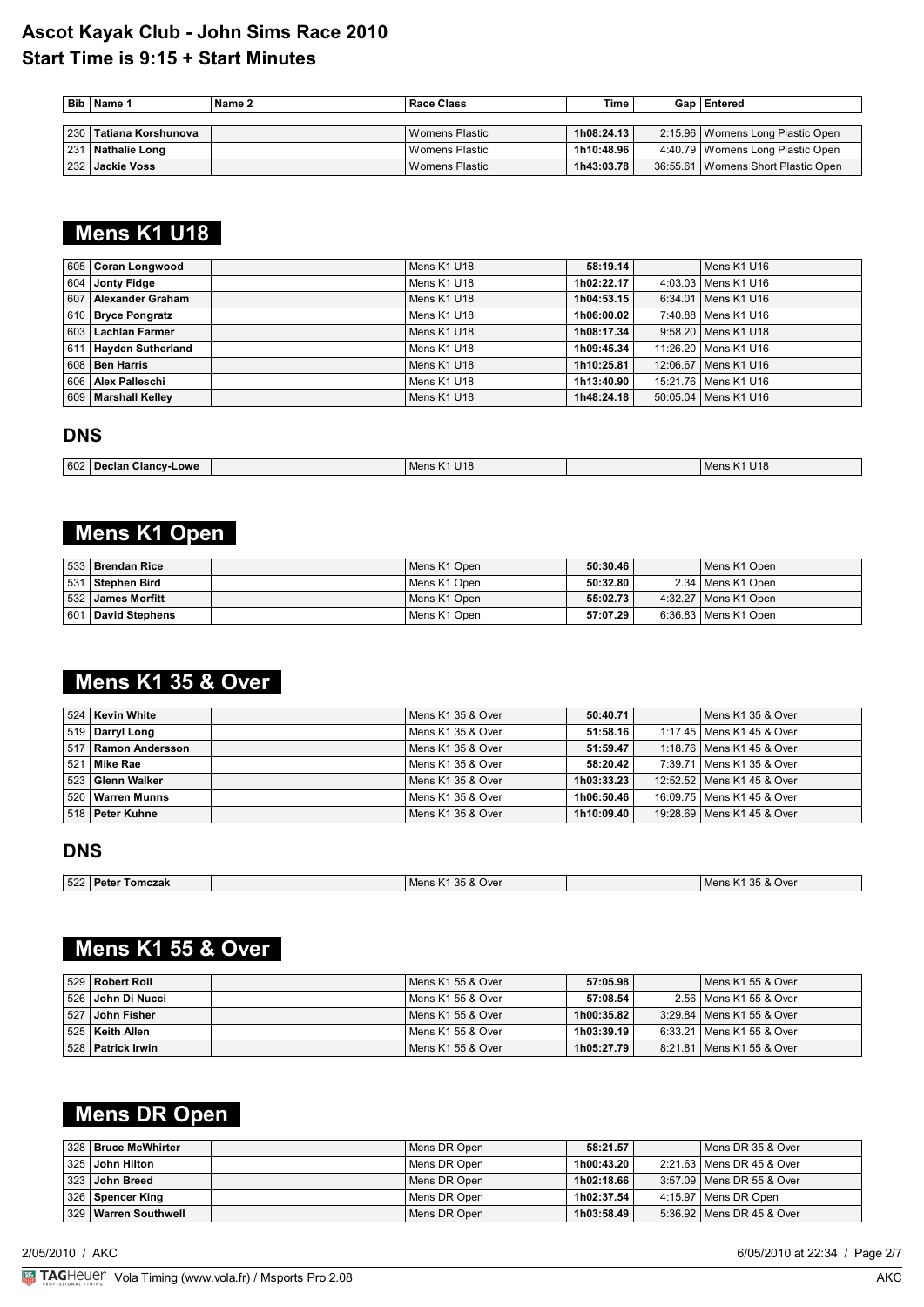|     | Bib   Name 1      | Name 2 | Race Class   | Time       | Gap   Entered                |
|-----|-------------------|--------|--------------|------------|------------------------------|
|     |                   |        |              |            |                              |
|     | 324   Eric Cromb  |        | Mens DR Open | 1h09:12.32 | 10:50.75   Mens DR 35 & Over |
|     | 530 John Sims     |        | Mens DR Open | 1h10:17.16 | 11:55.59   Mens DR 65 & Over |
| 327 | '   Murray Latham |        | Mens DR Open | 1h11:06.32 | 12:44.75   Mens DR 55 & Over |

# **K2 U18**

| . 501 | Liam Quick            | <b>Cody Power</b> | K2 U18                         | 51:01.76   | Mens K2 U18              |
|-------|-----------------------|-------------------|--------------------------------|------------|--------------------------|
|       | 420   Brodie Crawford | Steven Lowther    | K <sub>2</sub> U <sub>18</sub> | 58:39.56   | 7:37.80   Mens K2 U18    |
|       | 419   Caitlyn Baker   | Natasha Baker     | K2 U18                         | 1h15:44.39 | 24:42.63   Womens K2 U18 |

## **Mens K2 Open**

|     | 509 Terence Brooke        | Joshua Kippin     | Mens K2 Open | 50:04.07   | Mens K2 Open            |
|-----|---------------------------|-------------------|--------------|------------|-------------------------|
|     | 512   Ryan Goodchild      | Lawrence Greed    | Mens K2 Open | 55:23.36   | 5:19.29   Mens K2 Open  |
| 511 | <b>Christian Thompson</b> | Mitchell Thompson | Mens K2 Open | 1h09:04.94 | 19:00.87   Mens K2 Open |
|     | 510   Kodie Carter        | James Little      | Mens K2 Open | 1h10:03.41 | 19:59.34   Mens K2 Open |

# **Mens K2 35 & Over**

|     | 505   Daniel Hocking | Geoff McLean | Mens K2 35 & Over | 51:28.05   | Mens K2 35+                     |
|-----|----------------------|--------------|-------------------|------------|---------------------------------|
|     | 503   Rob Davidson   | Craig Dawson | Mens K2 35 & Over | 53:12.05   | 1:44.00   Mens Surf Spec Ski 2  |
|     | 508   Paul McLaren   | Dave Walter  | Mens K2 35 & Over | 56:00.05   | 4:32.00 Mens K2 45+             |
| 507 | Kim Jones            | Pete Kioutis | Mens K2 35 & Over | 56:15.49   | 4:47.44   Mens K2 35+           |
|     | 504 Shayne Hamilton  | Vlad Vanek   | Mens K2 35 & Over | 58:25.45   | 6:57.40 Mens K2 35+             |
|     | 506   Peter Hudson   | Marc Marinko | Mens K2 35 & Over | 1h01:41.31 | 10:13.26   Mens Surf Spec Ski 2 |
|     | 502   Keith Benn     | Mark Proud   | Mens K2 35 & Over | 1h02:18.02 | 10:49.97   Mens K2 55+          |

# **Mixed K2 Open**

| ∣ 516 ∣ Leonie Cockman ∣  | <b>Grant Pepper</b> | Mixed K2 Open | 54:24.43   | $Mixed K2 35+$         |
|---------------------------|---------------------|---------------|------------|------------------------|
| 514   Terry Bolland       | Alaine Davin        | Mixed K2 Open | 58:45.55   | 4:21.12   Mixed K2 45+ |
| ∣ 515 ∣ Jeannette Busch ∣ | Andre Villemin      | Mixed K2 Open | 1h00:41.98 | 6:17.55   Mixed K2 35+ |
| 513   Margaret Alderson   | Jerry Alderson      | Mixed K2 Open | 1h03:24.17 | 8:59.74   Mixed K2 55+ |

# **Mens Long Plastic Open**

| 310 Andrew Crothers   | Mens Long Plastic Open | 1h02:22.44 | Mens Long Plastic Open          |
|-----------------------|------------------------|------------|---------------------------------|
| 322 Barry Waugh       | Mens Long Plastic Open | 1h03:43.34 | 1:20.90 Mens Long Plastic Open  |
| 315   Dale Harris     | Mens Long Plastic Open | 1h05:17.66 | 2:55.22 Mens Long Plastic Open  |
| ∣ 312   Stuart Frear  | Mens Long Plastic Open | 1h06:19.11 | 3:56.67 Mens Long Plastic Open  |
| │313 │ Jamie Freedman | Mens Long Plastic Open | 1h09:35.69 | 7:13.25 Mens Long Plastic Open  |
| 311 Tim Currie        | Mens Long Plastic Open | 1h10:13.44 | 7:51.00 Mens Long Plastic Open  |
| 319 Thomas Pawlowski  | Mens Long Plastic Open | 1h15:07.14 | 12:44.70 Mens Long Plastic Open |
| 314 Myron Grosser     | Mens Long Plastic Open | 1h16:23.49 | 14:01.05 Mens Long Plastic Open |
| 320 Robert Starcevich | Mens Long Plastic Open | 1h38:42.05 | 36:19.61 Mens Long Plastic Open |

### **DNS**

|     | 318   Helen Mccallion | Mens Long Plastic Open                 | Mens Long Plastic Open |
|-----|-----------------------|----------------------------------------|------------------------|
| 321 | ⊦ I Brad Stewart      | <sub>l</sub> Plastic Open<br>Mens Long | Mens Long Plastic Open |

### **DNF**

| $\sim$<br>ີ | Jonnson<br>,,,, | Oper<br>Mens<br>. Plastic '<br>ona | Open<br>nn<br>'≀asru<br>∟ona<br><b>TVIE</b> |
|-------------|-----------------|------------------------------------|---------------------------------------------|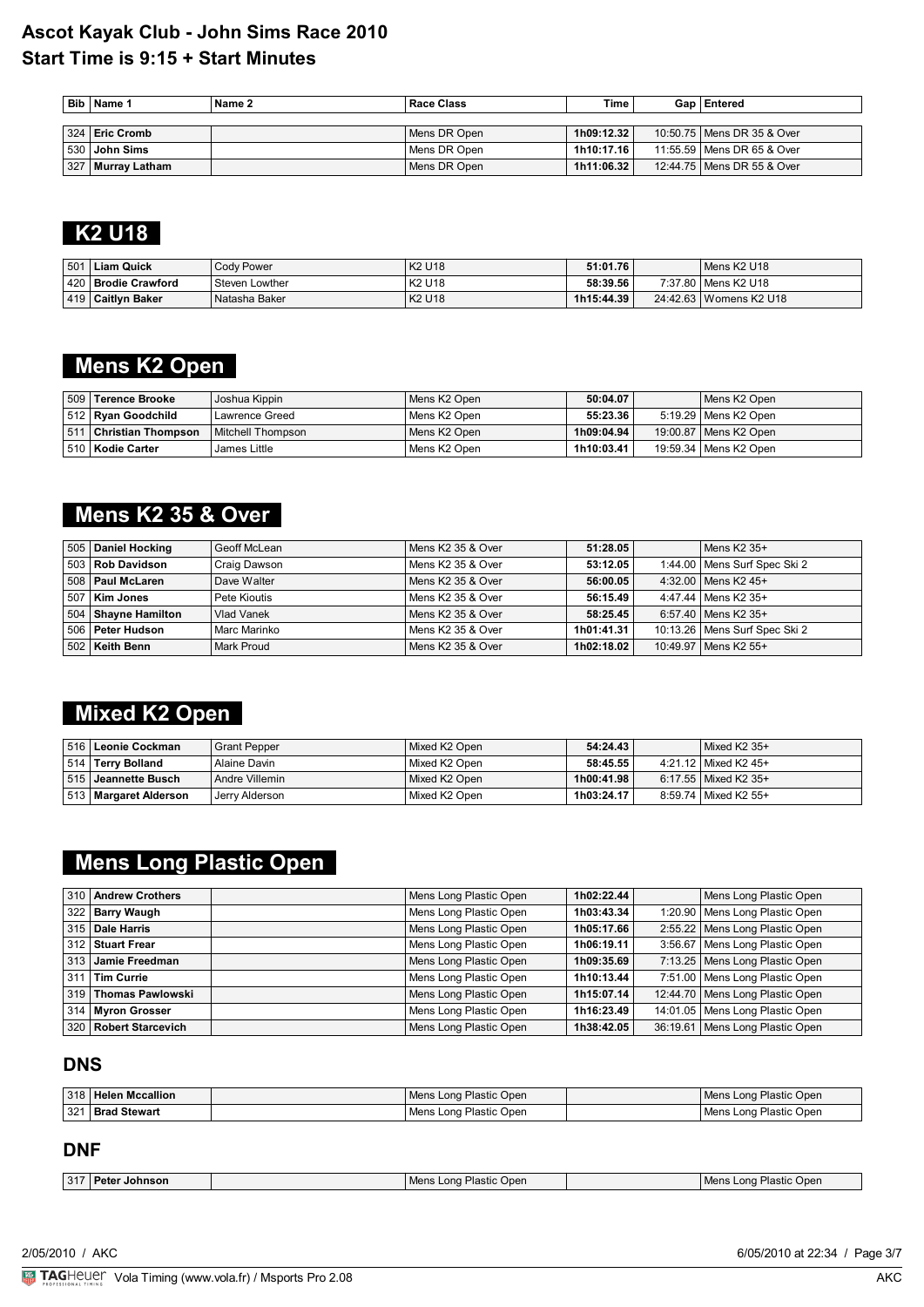| Bib | Name 1              | Name 2                      | <b>Race Class</b>           | <b>Time</b> | Gap   Entered                         |
|-----|---------------------|-----------------------------|-----------------------------|-------------|---------------------------------------|
|     |                     | Mens Long Plastic 35 & Over |                             |             |                                       |
| 243 | l Mark Hardie       |                             | Mens Long Plastic 35 & Over | 54:56.86    | Mens Long Plastic 35 & Over           |
|     | 244   Guy Knowlden  |                             | Mens Long Plastic 35 & Over | 1h00:20.47  | 5:23.61   Mens Long Plastic 35 & Over |
|     | 249 Stuart Moriarty |                             | Mens Long Plastic 35 & Over | 1h01.27.81  | 6:30.95 Mens Long Plastic 35 & Over   |

| 249 | <b>Stuart Moriarty</b> | Mens Long Plastic 35 & Over | 1h01:27.81 | 6:30.95 Mens Long Plastic 35 & Over    |
|-----|------------------------|-----------------------------|------------|----------------------------------------|
|     | 252   Kevin Waugh      | Mens Long Plastic 35 & Over | 1h01:50.70 | 6:53.84   Mens Long Plastic 35 & Over  |
| 242 | Mark Denham            | Mens Long Plastic 35 & Over | 1h04:09.64 | 9:12.78 Mens Long Plastic 35 & Over    |
|     | 238 Dave Boldy         | Mens Long Plastic 35 & Over | 1h04:45.72 | 9:48.86   Mens Long Plastic 35 & Over  |
|     | 239 Ramon Campbell     | Mens Long Plastic 35 & Over | 1h05:09.68 | 10:12.82   Mens Long Plastic 35 & Over |
| 246 | Adrian Lee             | Mens Long Plastic 35 & Over | 1h06:27.55 | 11:30.69 Mens Long Plastic 35 & Over   |
| 251 | <b>Sean Runkle</b>     | Mens Long Plastic 35 & Over | 1h10:25.64 | 15:28.78   Mens Long Plastic 35 & Over |
|     | $245$ Ben Law          | Mens Long Plastic 35 & Over | 1h12:28.94 | 17:32.08   Mens Long Plastic 35 & Over |
| 247 | <b>Alex Leyland</b>    | Mens Long Plastic 35 & Over | 1h12:47.57 | 17:50.71 Mens Long Plastic 35 & Over   |
|     | 248   Dom Minns        | Mens Long Plastic 35 & Over | 1h13:41.87 | 18:45.01   Mens Long Plastic 35 & Over |
| 241 | <b>Hamish Grace</b>    | Mens Long Plastic 35 & Over | 1h14:34.25 | 19:37.39   Mens Long Plastic 35 & Over |
|     | 240   Mark Dodd        | Mens Long Plastic 35 & Over | 1h20:12.83 | 25:15.97 Mens Long Plastic 35 & Over   |

### **DNS**

| 250 I<br>$\sim$<br>: 35 & Over<br>Plastic<br>:35 & Over<br>Lorren Murphv<br>Plastiu<br>Mens<br>Mens<br>ona<br>_ona · |  |  |  |
|----------------------------------------------------------------------------------------------------------------------|--|--|--|
|                                                                                                                      |  |  |  |

# **Mens Long Plastic 45 & Over**

|     | 303 Gary Kilian       | Mens Long Plastic 45 & Over | 1h03:42.52 | Mens Long Plastic 45 & Over            |
|-----|-----------------------|-----------------------------|------------|----------------------------------------|
|     | 306   Kenneth Smith   | Mens Long Plastic 45 & Over | 1h05:06.36 | 1:23.84 Mens Long Plastic 45 & Over    |
|     | 305   Frank Patterson | Mens Long Plastic 45 & Over | 1h06:42.12 | 2:59.60 Mens Long Plastic 45 & Over    |
| 307 | ∣ Simon Walker        | Mens Long Plastic 45 & Over | 1h09:11.03 | 5:28.51   Mens Long Plastic 45 & Over  |
|     | 309 John W Watson     | Mens Long Plastic 45 & Over | 1h09:14.89 | 5:32.37 Mens Long Plastic 45 & Over    |
|     | 308   Martin Watson   | Mens Long Plastic 45 & Over | 1h09:38.44 | 5:55.92 Mens Long Plastic 45 & Over    |
| 301 | <b>Keith Hogan</b>    | Mens Long Plastic 45 & Over | 1h14:13.75 | 10:31.23 Mens Long Plastic 45 & Over   |
|     | 302 Richard Keys      | Mens Long Plastic 45 & Over | 1h14:15.67 | 10:33.15   Mens Long Plastic 45 & Over |
|     | 253 Ian Brown         | Mens Long Plastic 45 & Over | 1h15:13.96 | 11:31.44 Mens Long Plastic 45 & Over   |
|     | 254 Jeff Douglas      | Mens Long Plastic 45 & Over | 1h18:22.16 | 14:39.64   Mens Long Plastic 45 & Over |

#### **DNS**

| 304 | Malcolm<br>∟oɑan | ⊃lastic<br>: 45 & Over<br>M<br>ona | Over<br>Inner<br>$n$ nn<br>$\prime\prime\prime$<br>$+5\alpha$<br>שווכפי |
|-----|------------------|------------------------------------|-------------------------------------------------------------------------|

# **Mens Molokai Open**

| 407 Adam Fahey      | Mens Molokai Open | 55:02.93   | Mens Molokai 35 & Over           |
|---------------------|-------------------|------------|----------------------------------|
| 406   David Davies  | Mens Molokai Open | 56:11.27   | 1:08.34   Mens Molokai 35 & Over |
| 404   Adam Baker    | Mens Molokai Open | 57:03.34   | 2:00.41   Mens Molokai Open      |
| $ 408 $ Craig Sands | Mens Molokai Open | 58:03.77   | 3:00.84   Mens Molokai 35 & Over |
| 405 Andrew Burton   | Mens Molokai Open | 1h00:28.67 | 5:25.74   Mens Molokai 35 & Over |
| 409   Mathew Smith  | Mens Molokai Open | 1h00:29.84 | 5:26.91   Mens Molokai 35 & Over |
| 410   lain Thompson | Mens Molokai Open | 1h03:15.48 | 8:12.55   Mens Molokai 35 & Over |
| 613 Johnny Brown    | Mens Molokai Open | 1h03:36.63 | 8:33.70 Mens Molokai Open        |
| 612 Andrew Breed    | Mens Molokai Open | 1h05:16.83 | 10:13.90   Mens Molokai Open     |

# **Mens Molokai 45 & Over**

| ∣ 403 ∣ Jan Van Maanen | Mens Molokai 45 & Over   | 1h00:27.04 | Mens Molokai 45 & Over            |
|------------------------|--------------------------|------------|-----------------------------------|
| $ 330 $ Steve Egger    | Mens Molokai 45 & Over   | 1h00:50.59 | 23.55   Mens Molokai 45 & Over    |
| 402 Peter Thomson      | Mens Molokai 45 & Over   | 1h01:41.66 | 1:14.62   Mens Molokai 45 & Over  |
| 332   Mick Mantell     | l Mens Molokai 45 & Over | 1h02:06.37 | 1:39.33   Mens Molokai 45 & Over  |
| ∣ 331 ∣ Peter Latham   | Mens Molokai 45 & Over   | 1h08:27.54 | 8:00.50 Mens Molokai 45 & Over    |
| 333 Graham Owen        | Mens Molokai 45 & Over   | 1h10:12.12 | 9:45.08   Mens Molokai 45 & Over  |
| 401   Andy Skreiner    | Mens Molokai 45 & Over   | 1h12:27.13 | 12:00.09   Mens Molokai 45 & Over |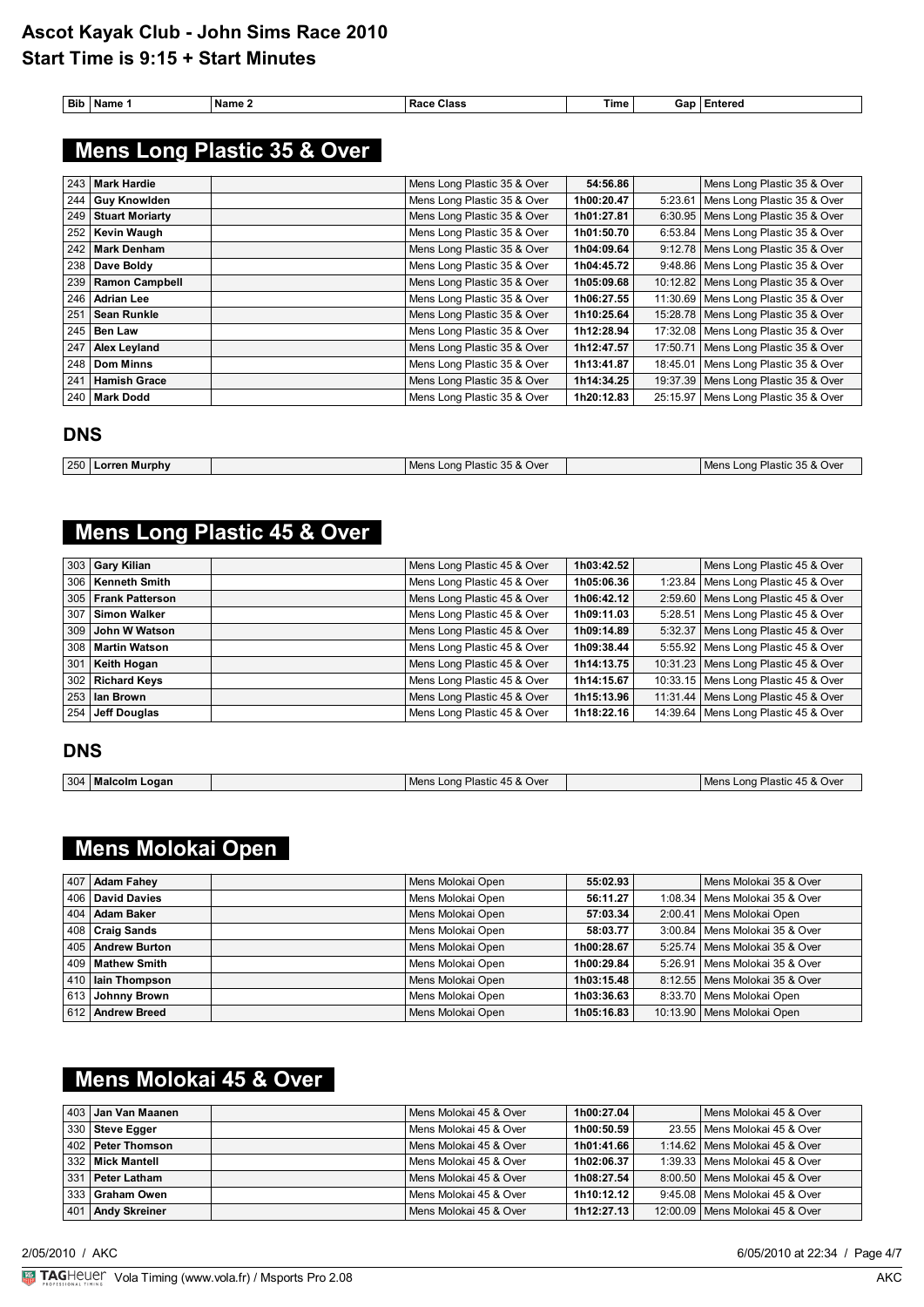| <b>Bit</b> | <b>Name</b> | ' Name ∡ | Class<br>Rđ | Time | $\sim$<br>чи. | :nterec |
|------------|-------------|----------|-------------|------|---------------|---------|
|            |             |          |             |      |               |         |

# **Mens Multisport**

| 411 | <b>Antony Mee</b>      | Mens Multisport        | 1h04:10.69 | Mens Multisport            |
|-----|------------------------|------------------------|------------|----------------------------|
|     | 413   John Tomczak     | Mens Multisport        | 1h07:54.89 | 3:44.20   Mens Multisport  |
|     | ∣ 414 ∣ Laurence Venus | <b>Mens Multisport</b> | 1h18:02.36 | 13:51.67   Mens Multisport |

#### **DNF**

| 44<br>-41 | Reio | .<br>/lultispor<br>⊥ Men∘ | . |
|-----------|------|---------------------------|---|

## **Mens Short Plastic Open**

| 213 Wes Creighton      | Mens Short Plastic Open   | 1h12:16.21 | Mens Short Plastic 35 & Over           |
|------------------------|---------------------------|------------|----------------------------------------|
| ∣217 ∣ John O'Sullivan | Mens Short Plastic Open   | 1h12:22.51 | 6.30   Mens Short Plastic 35 & Over    |
| 214 Dhruy Dutt         | Mens Short Plastic Open   | 1h14:08.62 | 1:52.41   Mens Short Plastic Open      |
| 212   Paul Browne      | l Mens Short Plastic Open | 1h18:24.27 | 6:08.06   Mens Short Plastic 35 & Over |
| $ 215 $ Greg Murphy    | Mens Short Plastic Open   | 1h18:39.50 | 6:23.29   Mens Short Plastic 35 & Over |

#### **DNS**

| 216 | : Nathan<br>Ross | Mens Short<br>Plastic<br>Open | t Plastic 35 & Over<br>Short<br>Mens : |
|-----|------------------|-------------------------------|----------------------------------------|
|     |                  |                               |                                        |

## **Mens Short Plastic 45 & Over**

| 210   Paul Phillips   | Mens Short Plastic 45 & Over | 1h06:11.96 | Mens Short Plastic 45 & Over            |
|-----------------------|------------------------------|------------|-----------------------------------------|
| 209   Richard Lowther | Mens Short Plastic 45 & Over | 1h10:15.01 | 4:03.05   Mens Short Plastic 45 & Over  |
| ∣ 207 ∣ Neil Hannett  | Mens Short Plastic 45 & Over | 1h10:18.85 | 4:06.89   Mens Short Plastic 45 & Over  |
| 206 Geoffrey Emery    | Mens Short Plastic 45 & Over | 1h10:23.30 | 4:11.34   Mens Short Plastic 45 & Over  |
| 208 Clarke Hendry     | Mens Short Plastic 45 & Over | 1h12:15.07 | 6:03.11   Mens Short Plastic 45 & Over  |
| 211   Tadeusz Sieczka | Mens Short Plastic 45 & Over | 1h22:08.49 | 15:56.53   Mens Short Plastic 45 & Over |

# **Mens Surf Ski Open**

| 615 Guy Power        | l Mens Surf Ski Open | 59:29.43   | l Mens Surf Ski Open               |
|----------------------|----------------------|------------|------------------------------------|
| 614   Tony DeLorenzo | l Mens Surf Ski Open | 1h08:37.46 | 9:08.03   Mens Surf Ski Open       |
| 616   Stephen Stick  | Mens Surf Ski Open   | 1h12:54.54 | 13:25.11   Mens Surf Ski 45 & Over |

### **DNS**

| 617 | itvles | Oper<br>Ski (<br>Mens<br>эш | Open<br>Mens.<br>5ur<br>いへ |
|-----|--------|-----------------------------|----------------------------|
|     |        |                             |                            |

# **Plastic K2**

| 416 | <b>David Gardner</b> | Stanley<br>Paul | <sup>1</sup> Plastic K∠ | 1h12:11.38 |                          | <sup>1</sup> Plastic K∠ |
|-----|----------------------|-----------------|-------------------------|------------|--------------------------|-------------------------|
| 415 | Avigag               | Wesley Wark     | Plastic K∠<br>.         | 1h12:16.93 | - --<br>. .<br>ບ.ບປ<br>. | Plastic K2<br>.         |

## **Sundries**

| 418         | <b>Charles Macfadven</b> | Shane Caddy     | Sundries | 55:54.15   |                            | l Molokai Double   |
|-------------|--------------------------|-----------------|----------|------------|----------------------------|--------------------|
| AA<br>' 4 L | Cooper<br>snane          | Cooper<br>la∠ia | Sundries | 1h29:16.03 | 00.04<br>ററ<br>00.<br>ے. ب | $\sim$<br>Mixed C2 |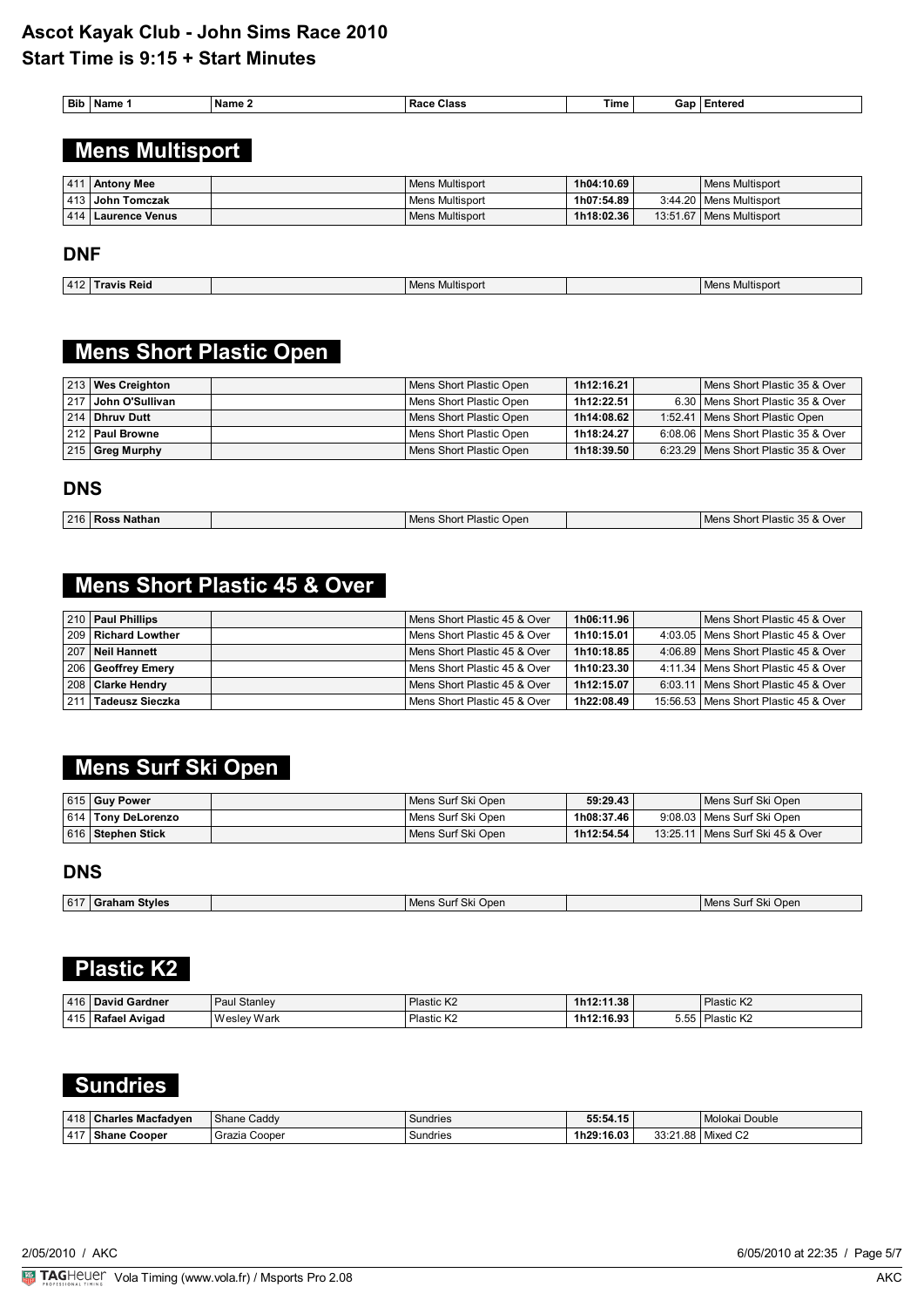| <b>Bib</b> | . Name | <b>Name</b> ∡ | Race<br>Class | $-$<br>Time | Gan | :nterec |
|------------|--------|---------------|---------------|-------------|-----|---------|
|            |        |               |               |             |     |         |

# **Girls U10**

| 631 | River Armenti        | Girls U10 | 34:20.67 | Girls U10          |
|-----|----------------------|-----------|----------|--------------------|
| 701 | <b>Shania Smee</b>   | Girls U10 | 34:41.25 | 20.58 Girls U10    |
|     | 633 Abby Janssen     | Girls U10 | 43:38.15 | 9:17.48 Girls U10  |
|     | 632 Isabelle Edgeloe | Girls U10 | 50:17.50 | 15:56.83 Girls U10 |

## **Girls U12**

| 709 Demi O'Brien      | Girls U12 | 45:00.46 | Girls U12           |
|-----------------------|-----------|----------|---------------------|
| 708 Danielle Naughton | Girls U12 | 45:43.02 | 42.56 Girls U12     |
| 703 Sinead Burke      | Girls U12 | 48:32.00 | $3:31.54$ Girls U12 |
| 705   Sarah Hardie    | Girls U12 | 50:26.79 | 5:26.33 Girls U12   |
| 706 Amy Harris        | Girls U12 | 51:48.35 | 6:47.89 Girls U12   |
| 702 Tyler Armenti     | Girls U12 | 53:00.01 | 7:59.55 Girls U12   |
| 707   Nina Mueller    | Girls U12 | 55:14.71 | 10:14.25 Girls U12  |

### **DNS**

| 704 | Moniaue<br><b>√Carbone</b> | Girls U12 | 3irls U12 |
|-----|----------------------------|-----------|-----------|

## **Girls U14**

| 718   Lauren Plati   | l Girls U14 | 41:34.84 | Girls U14          |
|----------------------|-------------|----------|--------------------|
| 224   Nicole Maxwell | l Girls U14 | 46:33.14 | 4:58.30 Girls U14  |
| 716 Georgina Collin  | l Girls U14 | 49:01.57 | 7:26.73 Girls U14  |
| 715 Adele Kelley     | l Girls U14 | 51:52.12 | 10:17.28 Girls U14 |
| 717   Shauna Hamlet  | l Girls U14 | 53:35.80 | 12:00.96 Girls U14 |

# **Boys U10**

| 624 Adam White     | Boys U10 | 34:10.24 | Boys U10           |
|--------------------|----------|----------|--------------------|
| $ 620 $ Tim Feasey | Boys U10 | 35:55.07 | 1:44.83   Bovs U10 |
| $ 623 $ Dylan Smee | Boys U10 | 38:37.75 | 4:27.51 Boys U10   |
| $ 622 $ Mason King | Boys U10 | 41:29.07 | 7:18.83 Boys U10   |
| 619 Ovik Choudhury | Boys U10 | 41:54.08 | 7:43.84   Boys U10 |
| 618 Gregory Bell   | Boys U10 | 42:29.88 | 8:19.64 Boys U10   |

### **DNF**

| 621<br>$R_{\text{av}}$<br>17<br>Janssen<br>בי∩ יי<br>тпа. |  |
|-----------------------------------------------------------|--|
|                                                           |  |

# **Boys U12**

| 628 Brennan Edwards     | Boys U12 | 43:42.30 | Boys U12          |
|-------------------------|----------|----------|-------------------|
| 630 Christopher Stewart | Boys U12 | 44:01.09 | 18.79 Boys U12    |
| 626 Anthony Carbone     | Boys U12 | 44:05.75 | 23.45   Boys U12  |
| 625 Jack Baker          | Bovs U12 | 44:18.63 | 36.33   Boys U12  |
| 629 Corey Pongratz      | Boys U12 | 46:18.30 | 2:36.00 Boys U12  |
| 627 Omrik Choudhury     | Boys U12 | 55:38.74 | 11:56.44 Boys U12 |

## **Boys U14**

| 710 | <b>Maxwell Gipson</b>     | Boys U14 | 41:29.1  |                 | $\overline{14}$<br><b>Boys</b><br>◡ |
|-----|---------------------------|----------|----------|-----------------|-------------------------------------|
| 74  | <b>Nicholas</b><br>Harris | Boys U14 | 43:08.63 | 1.395<br>ےں. ت. | <sup>1</sup> Boys<br><b>U14</b>     |